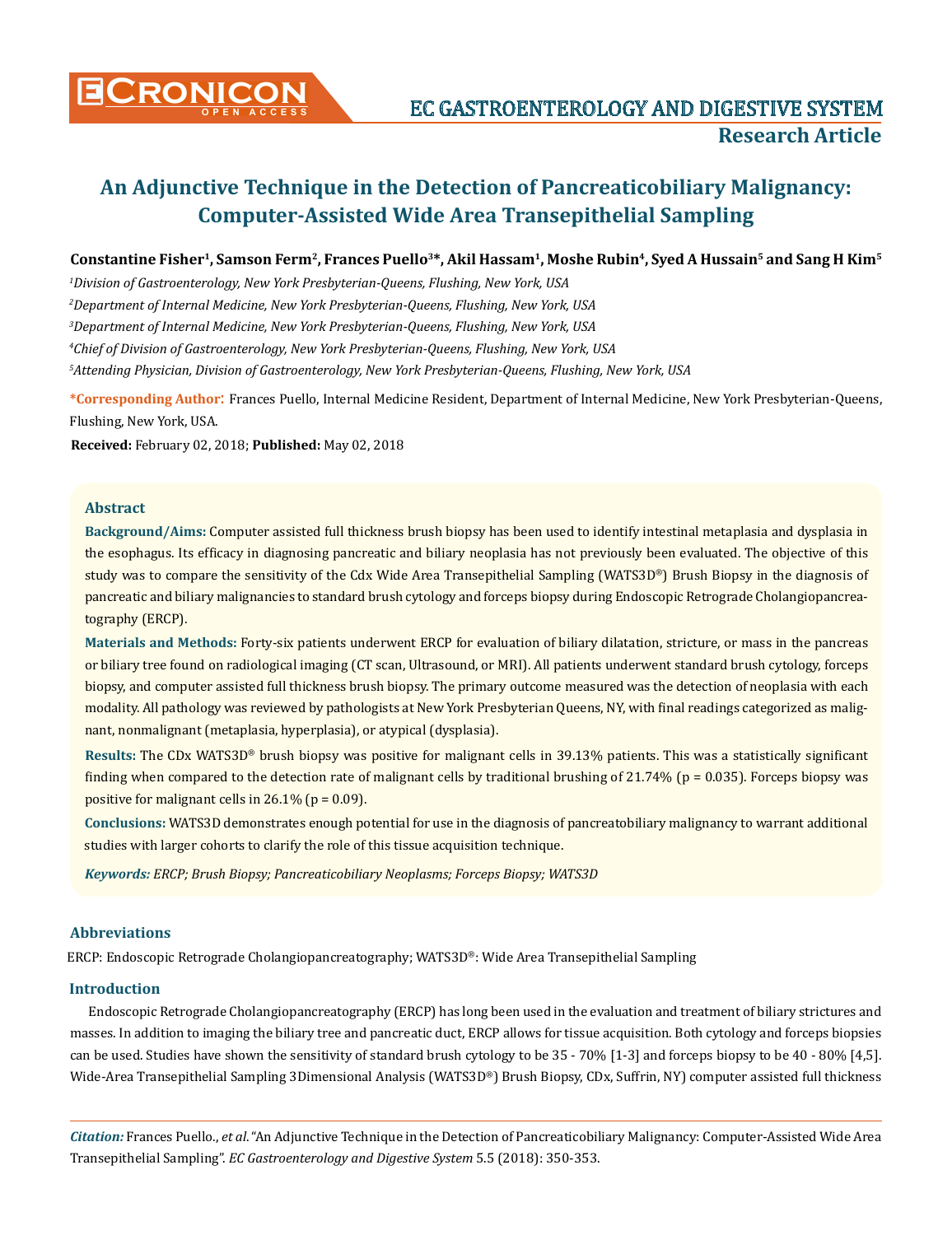brush biopsy is a method of tissue collection that samples the total thickness of the epithelium. Improved diagnostic accuracy is thought to be due to the abrasive, rigid structure of the brush which is passed through the working port of the endoscope. Tissue acquisition is enhanced utilizing a continuous, up-and-down motion with gentle pressure that captures deeper layers that may be missed with standard forceps or brushings. Abnormal cells are then identified through a computer assisted analysis which includes 3-dimensional scanning to evaluate each portion of the full thickness specimen. When utilized to obtain biopsies of esophageal tissue, WATS3D, in conjunction with forceps biopsies, has resulted in a statistically significant increase in the number of patients diagnosed with esophageal intestinal metaplasia and dysplasia [6,7]. There is a paucity of literature that describes the use of WATS3D in the diagnosis of biliary malignancies. In this study, we compared the sensitivity and specificity of the WATS3D to standard brush cytology and forceps biopsy in diagnosing pancreaticobiliary malignancies at ERCP.

### **Materials and Methods**

This was a retrospective case series design that included 40 patients (Males 18, Females 22) with a mean age of 80 (range 55 - 96). All patients underwent ERCP to evaluate pancreaticobiliary abnormalities suspicious for malignancy found on radiographic imaging. All procedures were performed at New York Presbyterian Queens between April 2012 and December 2013. Patients underwent standard cholangiography followed by sequential traditional brushing, WATS3D cytology and forceps biopsy, or traditional brushing and WATS3D cytology only without forceps biopsy. The primary outcome measured was the detection of neoplasia with each modality. All patients underwent standard brushing during ERCP with a 2.1 mm x 8 French cytology brush (RX Cytology Brush, Boston Scientific; Natick, Massachusetts) over a 0.035 inch guidewire (Hyrda Jagwire™, Boston Scientific; Natick, Massachusetts). Each stricture, mass, or area of dilatation was then brushed 20 times. After brushing was completed with the standard cytology brush, WATS3D was then used. Finally, in some patients, a forceps biopsy with a 2.0 mm biopsy forceps (Radial Jaw (™), Boston Scientific, Natick Massachusetts) was used. All pathology was reviewed by pathologists at New York Presbyterian-Queens, NY, with final readings categorized as malignant, nonmalignant (metaplasia, hyperplasia), or atypical (dysplasia). Definitive diagnoses were obtained by forceps biopsy. Cytologic findings obtained by WATS3D and brushings were compared with the final diagnosis. A positive finding from any of the three modalities (forceps, brushing or WATS3D) was considered a positive finding and was treated as such. Atypical findings were considered positive.

Informed consent was not obtained, as the study is a retrospective case series design; all patient information was de-identified prior to data analysis. Prior to data collection, internal review board approval was obtained for chart review. All listed authors verify their full and honest academic involvement with regard to initiation of study, review of current literature regarding pancreaticobiliary malignancy detection, and collection and analysis of the data presented in this manuscript.

## **Statistical Analysis**

Statistical analysis was performed using SPSS statistics version 21.0 (IBM corporation, Armonk, NY, USA). The simple kappa coefficient was derived using the SPSS software to obtain measure of agreement. Sensitivities and specificities were obtained using SPSS software.

#### **Results**

In the period between April 2012 and December 2013, 40 patients with average age of 80 (range 55 - 96) underwent ERCP for biliary stricture as seen on radiographic imaging, with sequential biopsies procured using brushing, WATS3D and/or forceps biopsy. Of the 40 patients, 18 underwent brushing and WATS3D CDx followed by forceps biopsy and 22 patients underwent brushing and CDx without forceps biopsy. Of the 18 patients who underwent brushing, CDx and forceps biopsy, Cholangiocarcinoma was detected in 8 patients (with one result indeterminate) as diagnosed with forceps biopsy, the gold standard. The sensitivity and specificity of CDx as compared to forceps biopsy was 75% and 67%, respectively. The sensitivity and specificity of cytologic brushings was 25% and 89%, respectively (Table 1).

*Citation:* Frances Puello., *et al*. "An Adjunctive Technique in the Detection of Pancreaticobiliary Malignancy: Computer-Assisted Wide Area Transepithelial Sampling". *EC Gastroenterology and Digestive System* 5.5 (2018): 350-353.

351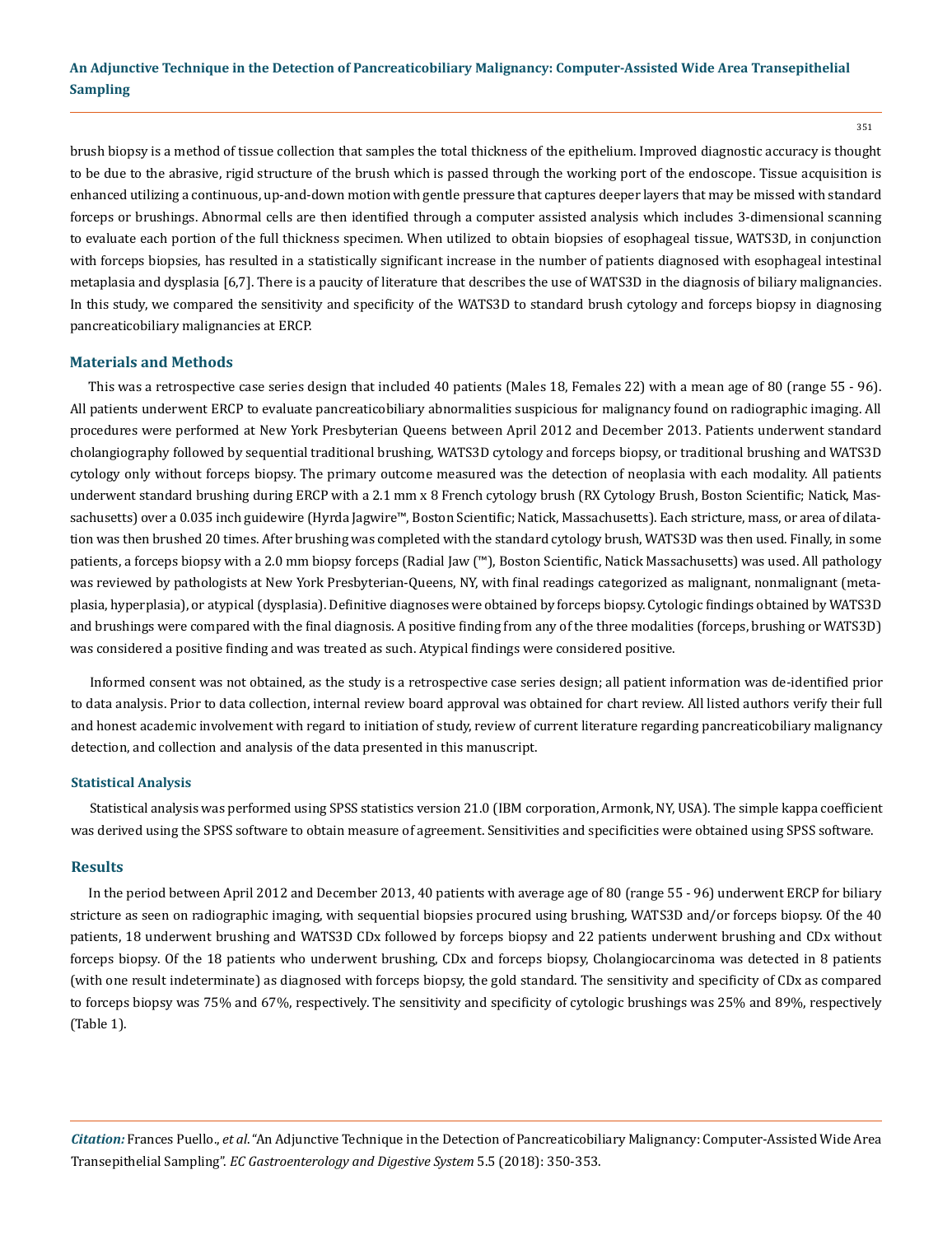| <b>Summary</b> | <b>Brush Biopsy</b> | <b>WATS CDx</b> |
|----------------|---------------------|-----------------|
| Sensitivity    | 25%                 | 75%             |
| Specificity    | 89%                 | 67%             |

*Table 1: Sensitivity and Specificity of WATS CDx and brush biopsy.* 

There was moderate concordance between forceps biopsy and CDx  $(k = 0.414)$ . Of the negative forceps biopsy results, WATS3D identified one malignancy, and 2 atypical specimen results. CDx and Brushing cytology showed moderate concordance ( $\kappa = 0.4738$ ), and when used in conjunction, specificity was 100%. Although brushing cytology was specific, it showed only slight concordance when compared with forceps biopsy  $(k = 0.1439)$  In the 22 patients who did not undergo the gold standard of forceps biopsy, WATS3D identified 3 additional malignancies, and 2 additional atypical results. WATS3D failed to identify one malignancy that was positive using forceps biopsy.

## **Discussion**

ERCP is a technique used in the evaluation and treatment of biliary strictures and masses, in which tissue is obtained via brush and forceps biopsy. Although these modalities have a high specificity, sensitivity remains poor. Brush cytology, which is the most commonly used method for tissue sampling, has an estimated sensitivity of 35-70% when used alone and a specificity of over 90% [4,5,8]. In a recent study including 75 specimens, sensitivity of brush cytology was 66% [9]. The sensitivity of forceps biopsy ranges from 43 - 80% [8,10-12]. Though the combination of brushing and biopsy has been previously evaluated, the data has been mixed. One study suggested that the combination could increase the sensitivity by 15 - 25% compared to either option alone [13-15]. However, other studies suggest that the combination of brushing and biopsies were more sensitive, and the risks of doing both was not warranted [11,13]. This demonstrates the need for a safe, reliable, and sensitive technique for diagnosing pancreaticobiliary neoplasia.

The WATS3D system has been shown to improve diagnostic accuracy when used as an adjunct to forceps biopsy in detecting Barrett's Metaplasia [7]. In a recent randomized clinical trial, 160 patients underwent esophageal biopsy followed by WATS3D, or vice-versa. The absolute diagnostic yield increased 14.4% when WATS3D was added to standard biopsy [17]. The use of Wide-Area Transepithelial Sampling outside of Barrett's Metaplasia has not been studied. Due to the importance of prompt surgical resection in the management of biliary malignancies, an accurate tissue diagnosis is important.

WATS3D displayed more sensitivity when compared to standard brushing cytology. Additionally, our data show that WATS3D, while not as specific a test as compared to brush cytology, did show moderate concordance. This is encouraging, as it is expected that the studies would be, at best, moderately concordant considering the apparent increased sensitivity of WATS3D.

## **Conclusion**

WATS3D is a specialized form of tissue acquisition that has been previously utilized for analysis of Barrett's metaplasia. Our study is the first to report the use of this technology in the diagnosis of pancreatobiliary malignancy.

The advantages of WATS3D over traditional cytology include stiffer brushes allowing for deeper tissue acquisition and greater sampled surface area, as well as computer aided analysis of cells. The technical limitation to the use of WATS3D is the lack of guidewire utilization, which may limit the reach of the brush beyond certain strictures.

Our study was limited by the small sample size which most likely contributed to the poor sensitivity of brush cytology. Additionally, the sensitivity of each method might have been affected by the order of tissue acquisition, which was not analyzed is this study. Despite this, the promising results demonstrated by this study warrants further investigation. Additional studies with larger cohorts have the potential to clarify the role of Wide-Area Transepithelial Sampling brush biopsy in the diagnosis of pancreaticobiliary neoplasms.

## **Competing Interests**

The authors declare that they do not have any conflicts of interest.

*Citation:* Frances Puello., *et al*. "An Adjunctive Technique in the Detection of Pancreaticobiliary Malignancy: Computer-Assisted Wide Area Transepithelial Sampling". *EC Gastroenterology and Digestive System* 5.5 (2018): 350-353.

352